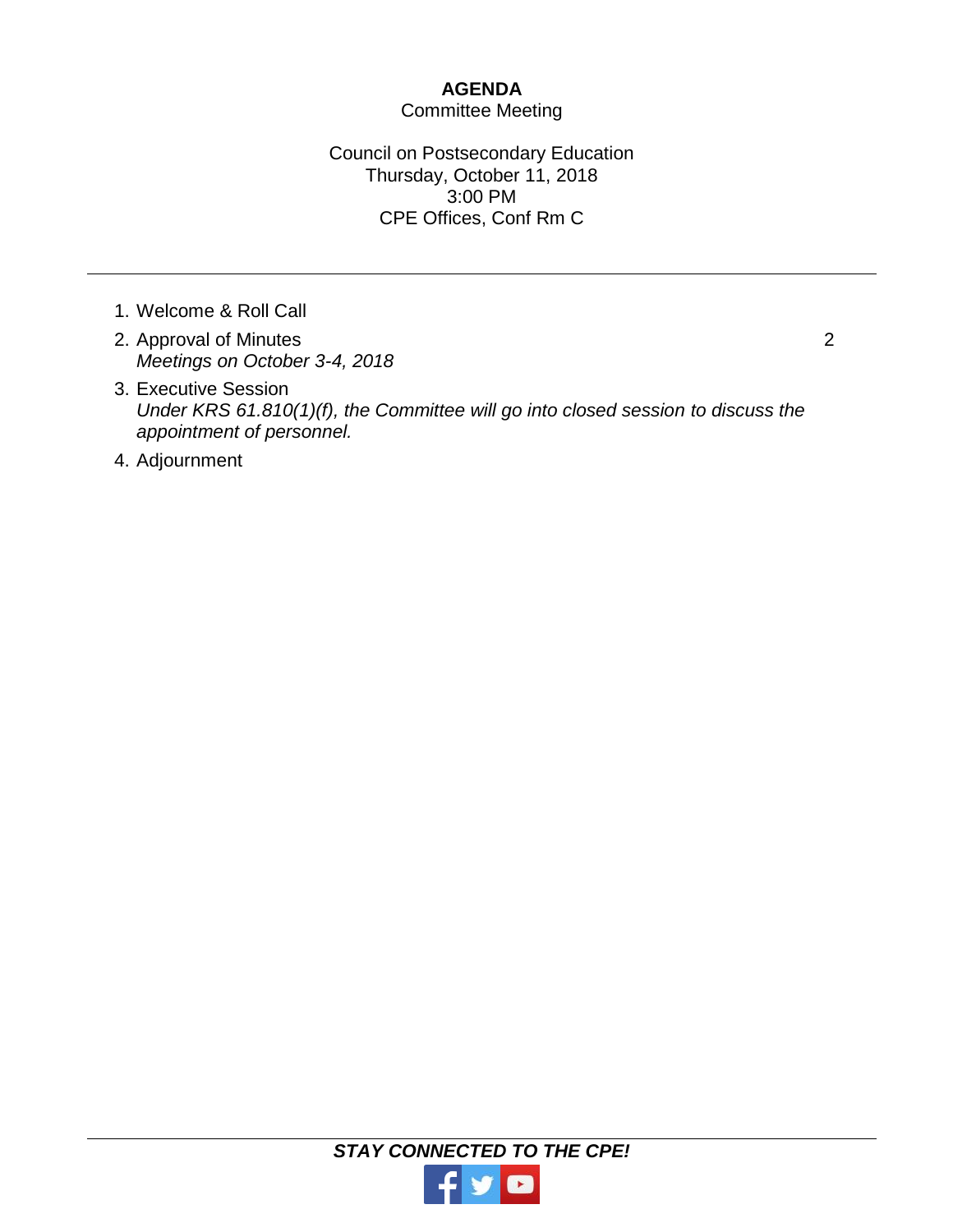## **DRAFT MINUTES** CPE President Search Committee October 3-4, 2018

The CPE President Search Committee held a meeting which commenced on October 3, 2018 at 8:00 a.m., ET, and adjourned on October 4, 2018 at 5:05 p.m. It was held at the Cincinnati Airport Marriott in Hebron, Kentucky.

| <b>WELCOME AND</b><br><b>ROLL CALL</b> | Committee Chair Ron Beal called the meeting to order and<br>welcomed everyone.                                                                                                                                                                                   |
|----------------------------------------|------------------------------------------------------------------------------------------------------------------------------------------------------------------------------------------------------------------------------------------------------------------|
|                                        | The following committee members were present: Ron Beal,<br>Michael Benson, Ben Brandstetter, Kim Halbauer, Donna Moore,<br>Robert H. Staat, Sebastian Torres, and Sherrill Zimmerman.<br>Shawn Reynolds did not attend.                                          |
|                                        | The following CPE staff were present: Heather Faesy and Travis<br>Powell.                                                                                                                                                                                        |
| <b>APPROVAL OF</b><br><b>MINUTES</b>   | The minutes of the June 21, 2018 and September 20, 2018 were<br>approved as distributed.                                                                                                                                                                         |
| <b>EXECUTIVE</b><br><b>SESSION</b>     | MOTION: Dr. Staat moved that the committee and representatives<br>from AGB Search go into closed session as provided in KRS<br>61.810(1)(f) for specific discussions related to candidates for the<br>position of CPE President. Mr. Torres seconded the motion. |
|                                        | VOTE: The motion passed.                                                                                                                                                                                                                                         |
|                                        | At that time, all CPE staff except Travis Powell left the meeting.<br>The committee remained in executive session the remainder of<br>the day, October 3, and the majority of the second day, October 4.                                                         |
|                                        | MOTION: On October 4, 2018 at 5:00 p.m., Dr. Staat moved that<br>the committee go back into open session. Ms. Moore seconded<br>the motion.                                                                                                                      |